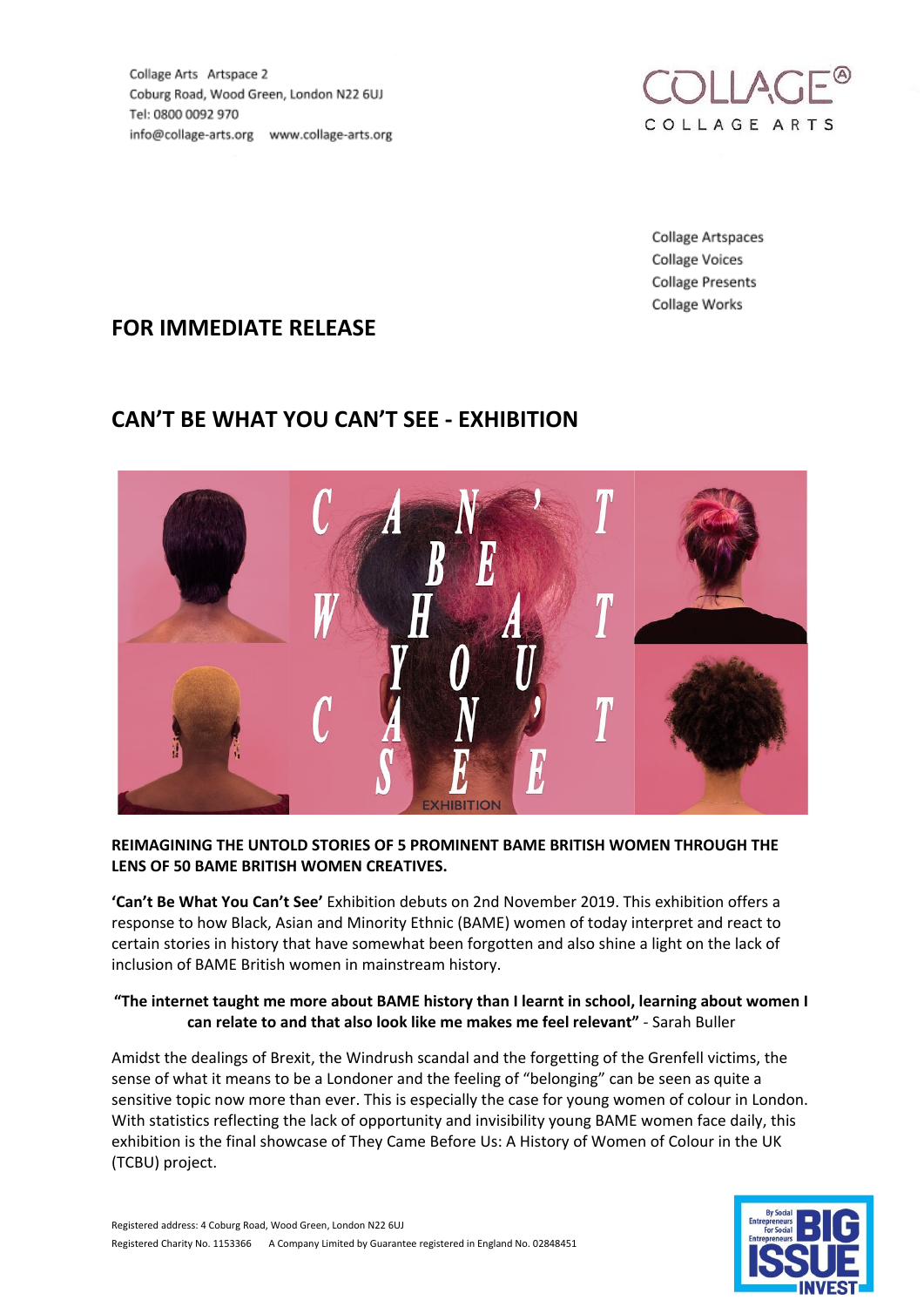The project has brought together over 50 BAME women creatives over a period of 11 months to develop and create the exhibition, using 5 creative disciplines: Spoken Word, Photography, Set Design, Film and Visual Arts. They have put together an exhibition that will allow the public to see through their eyes some of the hidden histories of 5 BAME British women and the vital role they played in the history of the UK.

The 50 women on the project have been able to explore elements of their identity and also create safe spaces for them to grow and build their networks, which will allow them to move forward confidently and progress in their creative fields as statistics show less than 10% of the creative industry is BAME and less than half of that percentage is BAME female.

## **"This project and exhibition will hopefully help empower BAME women in their everyday life and allow them to better understand their identity. Whilst also encouraging the wider community to learn something new"** - Dowa Ojarikre

The exhibition will not only shed light on untold histories but it will also challenge the way people usually interact with museums and galleries, the public will experience an interactive, non formal exhibition enabling them to truly feel and live the experience.

'Can't Be What You Can't See' exhibition opens at 14 Hanbury Street E1 6QL just off Brick Lane from 2nd November to 5th November and will then be at the N22 Open Event from 7<sup>th</sup> November to 14<sup>th</sup> November at Collage Artspace 4, Library Mall, 191 High Road, Wood Green, London N22 6DZ. Please visit [www.theycamebeforeus.com](http://www.theycamebeforeus.com/) for more details.

They Came Before Us: A History of Women of Colour in the UK (TCBU) is a Collage Arts project, developed by Dowa Ojarike and Sarah Buller. TCBU is a project funded by the National Lottery Heritage Fund made possible with the money raised by National Lottery players. Collage Arts is a leading Arts Development Agency based in the heart of Wood Green Creative Quarter. For more information please see [www.collage-arts.org](http://www.collage-arts.org/)

#### **Notes to Editors**

The exhibition 'You Can't Be What You Can't See" runs from 1st November for Press and Private viewing. 2nd November 2019 – 5th November 2019 for the public. Free Entry.

**Collage Arts** an arts development, training and creative regeneration charity based in the Wood Green Cultural Quarter. For over 35 years, the organisation has operated artists' studios in Haringey with an estate of 100 studios and making spaces. Collage also creates opportunities for greater participation in the arts and widens access to employment in the creative industries. It does this through a range of learning programmes, enterprise and support services, facilities and resources**.**

To learn more, please visit [www.theycamebeforeus.com](http://www.theycamebeforeus.com/)